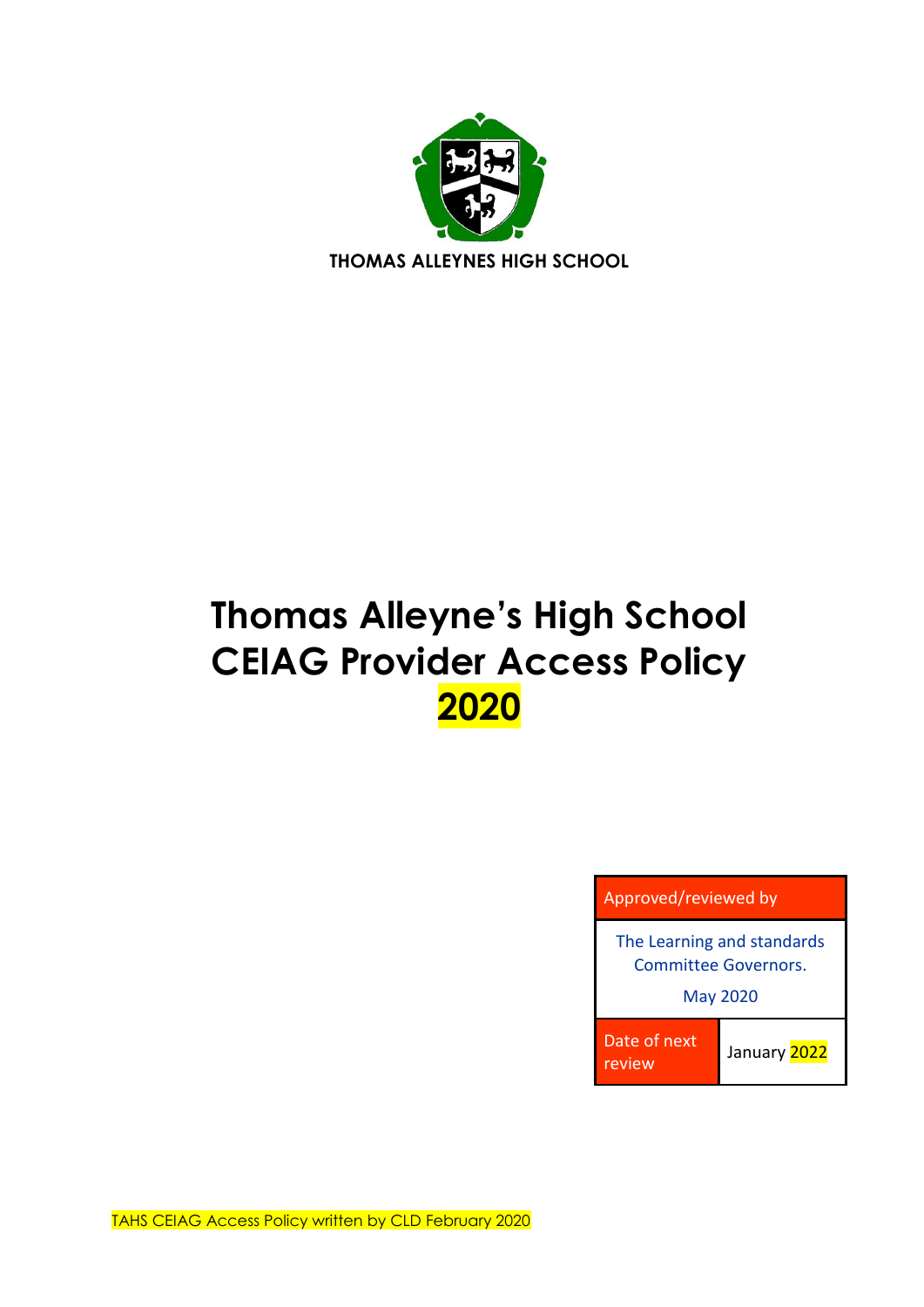# **Thomas Alleyne's High School Provider Access Policy.**

#### **Introduction:**

This policy statement sets out the school's arrangements for managing the access of providers to pupils at the school for the purpose of giving them information about the provider's education or training offer. This complies with the school's legal obligations under Section 42B of the Education Act 1997.

# **Pupil entitlement:**

All pupils in years 9-13 at Thomas Alleyne's High School are entitled:

- To find out about technical education qualifications and apprenticeships opportunities, as part of a careers programme which provides information on the full range of education and training options available at each transition point;
- To hear from a range of local providers about the opportunities they offer, including technical education and apprenticeships – through options events, assemblies and group discussions and taster events;
- To understand how to make applications for the full range of academic and technical courses.

# **A provider wishing to request access should contact:**

- **•** Mrs Carole Louise Dodd or Mrs Anna Featherstone
- Telephone: 01889 561820; Email: futureintentions@tahs.org.uk

#### **Opportunities for access:**

The CEIAG provision at Thomas Alleyne's High School is centred around our Future Intentions Programme which has three stages as follows:

#### **Future Intentions Stage One:**

- **Year 9** Career exploration through year 10 GCSE/BTEC option choices; including a visit to a local university.
- **Year 10** Employability Skills and a Future Intentions Day focused on employer engagement and career pathways.

#### **Future Intentions Stage Two:**

• **Year 11** – Post-16 options; Education or apprenticeships routes explored.

#### **Future Intentions Stage Three:**

**Sixth Form** – Unifrog, Post-18 options, work experience, Future Intentions Week and preparing for the world of work.

In addition, providers may wish to attend our annual Future Intentions Fair